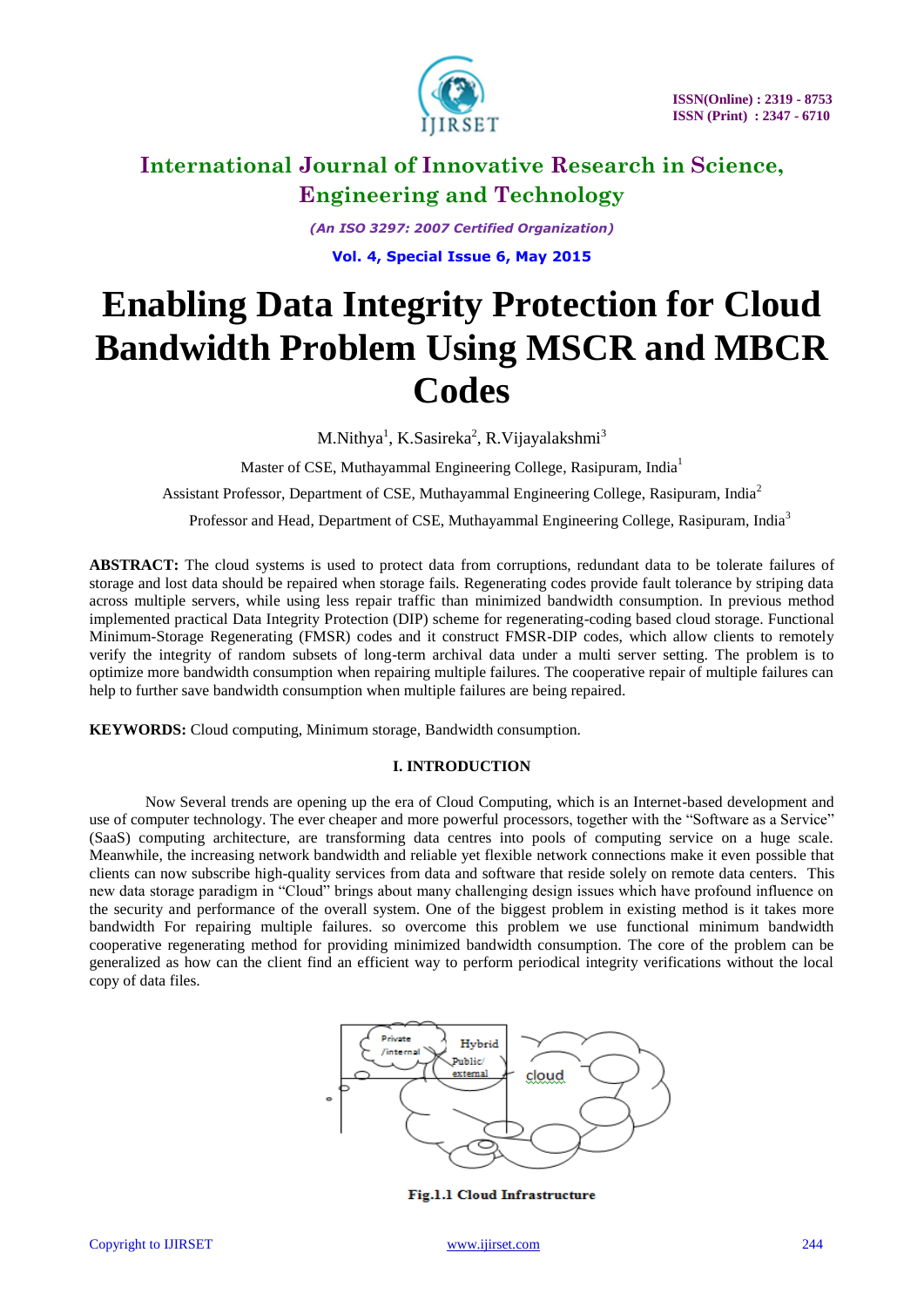

*(An ISO 3297: 2007 Certified Organization)*

# **Vol. 4, Special Issue 6, May 2015**

In order to solve the problem of data integrity checking, many schemes are proposed under different systems and security models. In all these works, great efforts are made to design solutions that meet various requirements: high scheme efficiency, stateless verification, unbounded use of queries and retrievability of data, etc. Considering the role of the verifier in the model, all the schemes presented before fall into two categories: private auditability and public auditability. Although schemes with private auditability can achieve higher scheme efficiency, public auditability allows any one, not just the client (data owner), to challenge the cloud server for correctness of data storage while keeping no private information. Then, clients are able to delegate the evaluation of the service performance to an independent Third Party Auditor (TPA), without devotion of their computation resources. In the cloud, the clients themselves are unreliable or may not be able to afford the overhead of performing frequent integrity checks.which is expected to play a more important role in achieving economies of scale for Cloud Computing. Moreover, for efficiency consideration, the outsourced data themselves should not be required by the verifier for the verification purpose.

### **1.1 PRIVATE CLOUD**

Private cloud is cloud infrastructure operated solely for a single organization, whether managed internally or by a third-party, and hosted either internally or externally. Undertaking a private cloud project requires a significant level and degree of engagement to virtualize the business environment, and requires the organization to reevaluate decisions about existing resources. When done right, it can improve business, but every step in the project raises security issues that must be addressed to prevent serious vulnerabilities. Self-run data centers are generally capital intensive. They have a significant physical footprint, requiring allocations of space, hardware, and environmental controls. They have attracted criticism because users "still have to buy, build, and manage them" and thus do not benefit from less hands-on management, essentially "[lacking] the economic model that makes cloud computing such an intriguing concept".

### **1.2 PUBLIC CLOUD**

A cloud is called a "public cloud" when the services are rendered over a network that is open for public use. Public cloud services may be free or offered on a pay-per-usage model. Technically there may be little or no difference between public and private cloud architecture, however, security consideration may be substantially different for services (applications, storage, and other resources) that are made available by a service provider for a public audience and when communication is effected over a non-trusted network. Generally, public cloud service providers like Amazon AWS, Microsoft and Google own and operate the infrastructure at their [data center](http://en.wikipedia.org/wiki/Data_center) and access is generally via the Internet. AWS and Microsoft also offer direct connect services called "AWS Direct Connect" and "Azure ExpressRoute" respectively, such connections require customers to purchase or lease a private connection to a peering point offered by the cloud provider.

### **1.3 HYBRID CLOUD**

Hybrid cloud is a composition of two or more clouds (private, community or public) that remain distinct entities but are bound together, offering the benefits of multiple deployment models. Hybrid cloud can also mean the ability to connect collocation, managed and/or dedicated services with cloud resources. A hybrid cloud service as a cloud computing service that is composed of some combination of private, public and community cloud services, from different service providers. A hybrid cloud service crosses isolation and provider boundaries so that it can't be simply put in one category of private, public, or community cloud service. It allows one to extend either the capacity or the capability of a cloud service, by aggregation, integration or customization with another cloud service.

# **II. LITERATURE SURVEY**

 In this paper, they develop a new cryptographic building block known as a proof of retrievability (POR). A POR enables a user (verifier) to determine that an archive (prover) "possesses" a file or data object. More precisely, a successfully executed POR assures a verifier that the prover presents a protocol interface through which the verifier can retrieve a file in its entirety. Of course, a prover can refuse to release a file even after successfully participating in a POR. A POR, however, provides the strongest possible assurance of file retrievability barring changes in prover behavior. As they demonstrate in this paper, a POR can be efficient enough to provide regular checks of file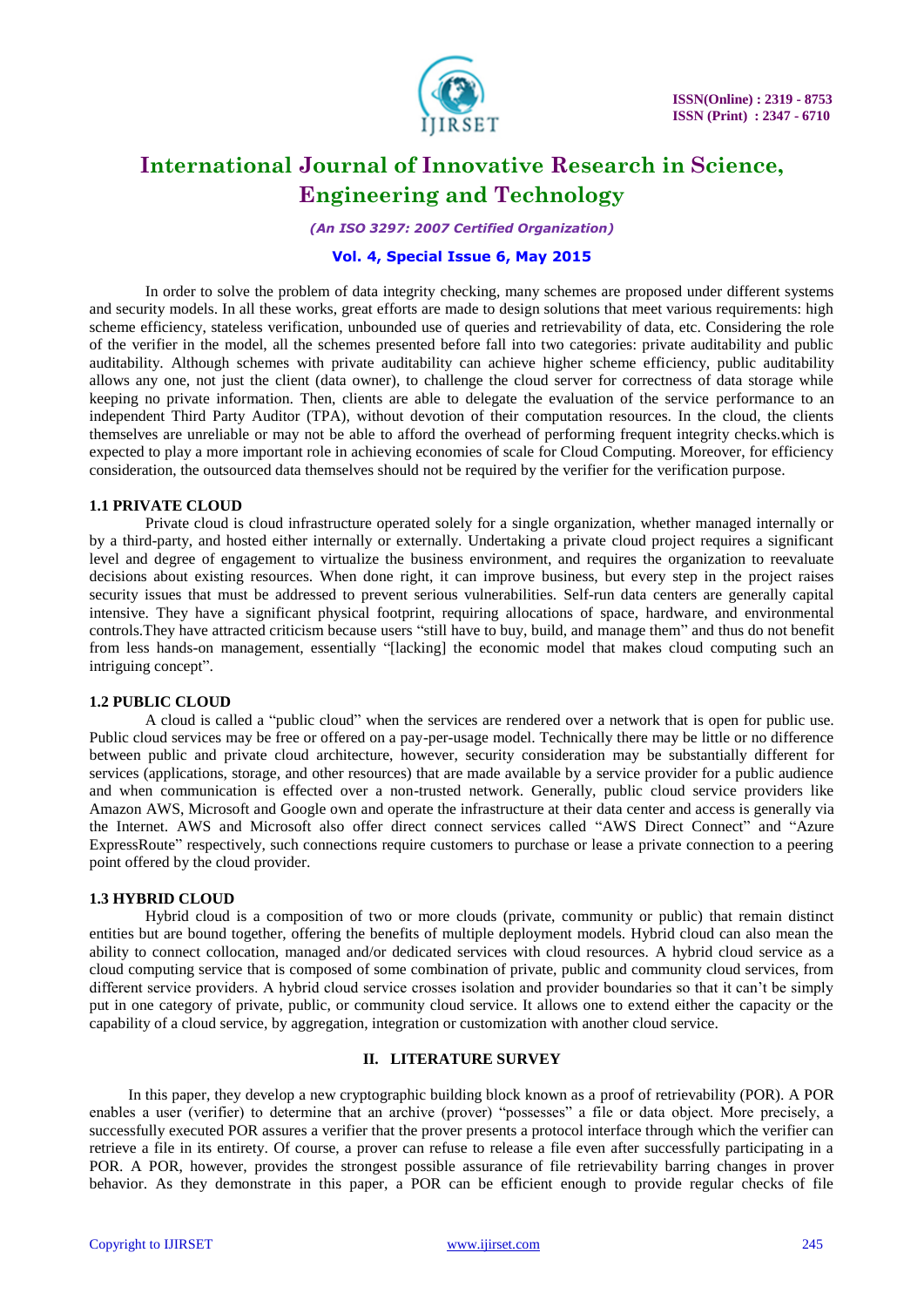

*(An ISO 3297: 2007 Certified Organization)*

# **Vol. 4, Special Issue 6, May 2015**

retrievability. Consequently, as a general tool, a POR can complement and strengthen any of a variety of archiving architectures, including those that involve data dispersion

In this paper, we explore a unification of the two approaches to remote file-integrity assurance in a system that we call *HAIL (High-Availability and Integrity Layer)*. HAIL manages file integrity and availability across a collection of servers or independent storage services. It makes use of PORs as building blocks by which storage resources can be tested and reallocated when failures are detected HAIL does so in a way that transcends the basic single server design of PORs and instead exploits both within server redundancy and cross-server redundancy.HAIL relies on a single trusted verifier—e.g., a client or a service acting on behalf of a client—that interacts with servers to verify the integrity of stored files. (We do not consider a clientless model in which servers perform mutual verification, as for distributed information dispersal algorithms)

Our PDP schemes provide data format independence, which is a relevant feature in practical deployments and put no restriction on the number of times the client can challenge the server to prove data possession. Also, a variant of our main PDP scheme offers public verifiability To enhance possession guarantees in our model, which integrates forward Error-Correcting Codes (FECs) with remote data checking. Attacks that corrupt small amounts of data do no damage because the corrupted data may be recovered by the FEC. Attacks that do unrecoverable amounts of damage are easily detected, since they must corrupt many blocks of data to overcome the redundancy. The system identify the requirements that guide the design, implementation, and parameterization of robust auditing schemes. Important issues include the choice of an FEC code, the organization or layout of the output data, and the selection of encoding parameters.The integration must maintain the security of remote data checking, regardless of the adversary's attack strategy and regardless of the access pattern to the original data. The integration must also maximize the encoding rate of data and the I/O performance of the file on remote storage, and minimize storage overhead for redundancy and the I/O complexity of auditing remote data.

# **III. METHODOLOGY**

Cloud computing is the delivery of computing services over the Internet. Cloud services allow individuals and businesses to use software and hardware that are managed by third parties at remote locations. Examples of cloud services include online file storage, social networking sites, webmail, and online business applications. The cloud computing model allows access to information and computer resources from anywhere that a network connection is available. Cloud computing provides a shared pool of resources, including data storage space, networks, computer processing power, and specialized corporate and user applications. CloudSim goal is to provide a generalized and extensible simulation framework that enables modeling, simulation, and experimentation of emerging Cloud computing infrastructures and application services, allowing its users to focus on specific system design issues that they want to investigate, without getting concerned about the low level details related to Cloud-based infrastructures and services.

### **3.1 EXISTING SYSTEM**

Proof of Retrievability (POR) and Proof of data possession (PDP) is to verify the integrity of a large file by spot checking only a fraction of the file via various cryptographic primitives and originally proposed for the singleserver case.Data integrity checks to a multi server setting using replication and erasure coding, respectively. Reed-Solomon codes has a lower storage overhead than replication under the same fault tolerance level. Regenerating codes have recently been proposed to minimize repair traffic the amount of data being read from surviving servers. It achieve this by not reading and reconstructing the whole file during repair as in traditional erasure codes, but instead reading a set of chunks smaller than the original file from other surviving servers and reconstructing only the lost or corrupted data chunks. Functional minimum-storage regenerating (FMSR) codes and it construct FMSR-DIP codes, which allow clients to remotely verify the integrity of random subsets of long-term archival data under a multi server setting. FMSR-DIP codes preserve fault tolerance and repair traffic saving as in FMSR codes.The Problem is to optimizing more bandwidth consumption when repairing multiple failiures.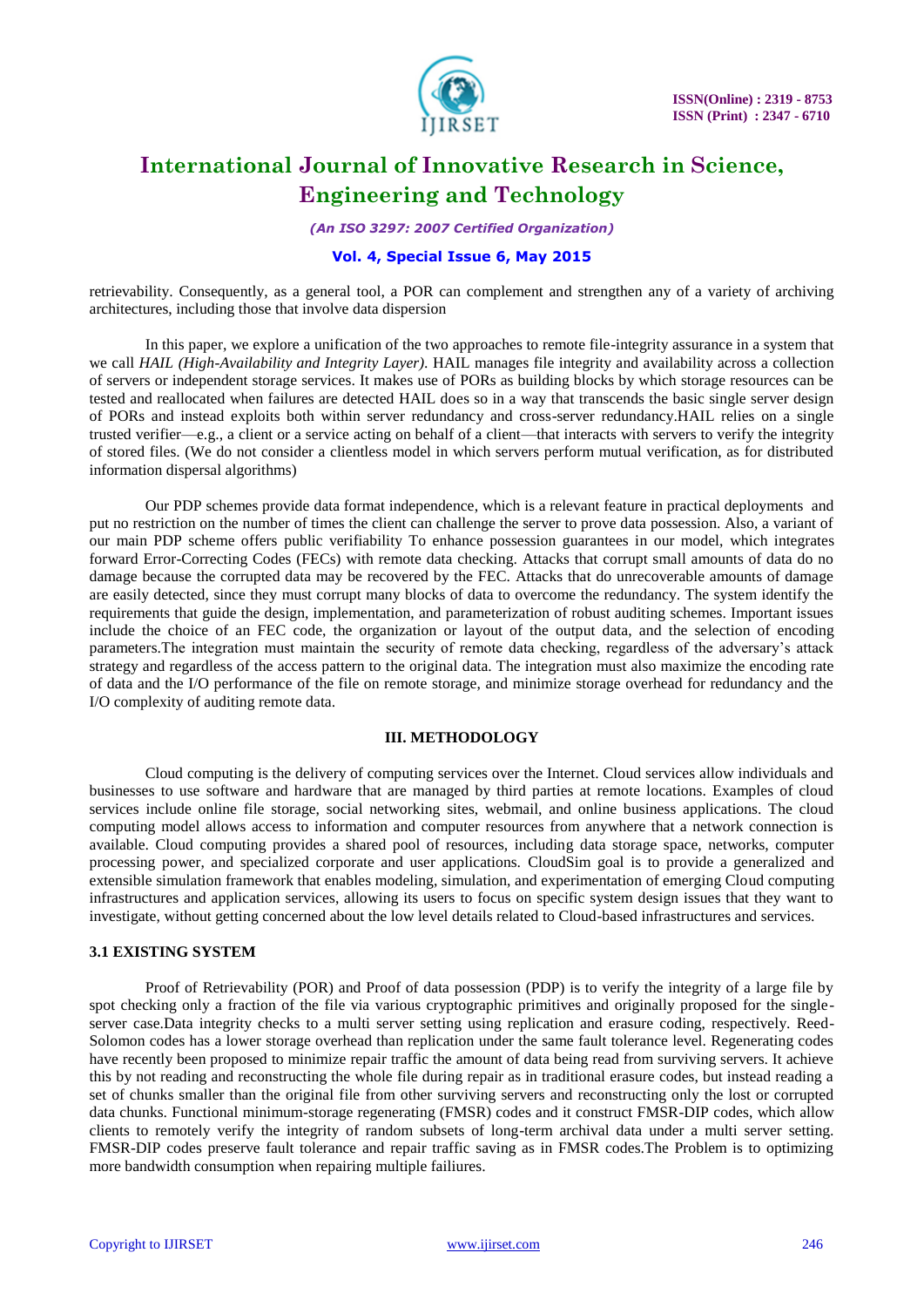

*(An ISO 3297: 2007 Certified Organization)*

# **Vol. 4, Special Issue 6, May 2015**

### **3.2 PROPOSED SYSTEM**

In this work extended FMSCR (Functional Minimum Storage Co-operative Regenerating) –DIP codes one newcomer during repair, the corresponding families of cooperative regenerating codes are specifically termed as MSR and MBR codes as well. Though MBCR codes achieve the minimum repair bandwidth, they sacrifice the storage efficiency since each coded block contains more than 1k of the original data, while MSCR codes belong to the family of MDS codes by achieving both the optimal storage efficiency and the recoverability property. The original storagebandwidth tradeoff that defines the family of regenerating codes is derived under the assumption that repairs are considered individually, node failures are repaired one by one in different rounds of repairs. The repair bandwidth can have a better lower bound with multiple newcomers that cooperate with each other. the storage have independently identified the storage-bandwidth tradeoff with multiple cooperative newcomers during repair and the erasure codes achieving such repair bandwidth in this tradeoff are termed as cooperative regenerating codes.Suppose that there are t newcomers during repair, the storage and the repair bandwidth per newcomer of Functional minimum-storage cooperative regenerating (MSCR) codes and minimum-bandwidth cooperative regenerating (MBCR) codes.

#### **3.2.1 Creation of Cloud Environment**

Cloud Storage contains three stages Data owners (owner), the cloud server (server), and the third-party auditor (auditor). The owners create the data and host their data in the cloud. The cloud server stores the owners' data and provides the data access to users (data consumers). The auditor is a trusted third-party that has expertise and capabilities to provide data storage auditing service for both the owners and servers. The auditor can be a trusted organization managed by the government, which can provide unbiased auditing result for both data owners and cloud servers.

#### **3.2.2 FMSR- DIP Code Implementation**

A systematic adversarial error-correcting code (AECC) to protect against the corruption of a chunk, In conventional error-correcting codes (ECC), when a large file is encoded, it is first broken down into smaller stripes to which ECC is applied independently. AECC uses a family of PRPs as a building block to randomize the stripe structure so that it is computationally infeasible for an adversary to target and corrupt any particular stripe. Both FMSR codes and AECC provide fault tolerance. The difference is that apply FMSR codes to a file striped across servers, while we apply AECC to a single code chunk stored within a server.

The cryptographic primitives stated and define per-file secret keys kENC, kPRF, kPRP, and kMAC for the encryption, PRF, PRP, and MAC operations, respectively. The usage of these keys should be clear from the context and are omitted below for clarity. Also, implement AECC as an (n,k) error-correcting code, which encodes k fragments of data into n fragments, such that errors up to  $b(n - k)/2$ , or erasures up to n - k can be corrected. A row as a collection of all bytes that are at the same offset of all native chunks or FMSR code chunks. The rth rows of the native chunks and

 ${F_{jr}}_{1 \leq j \leq k(n-k)}$  and  ${P_{ir}}_{1 \leq i \leq n(n-k)}$ the FMSR code chunks correspond to the bytes respectively. See that the rth row of each of the FMSR code chunks is encoded by the rth row of the native chunks. That is, can construct the rth row of the FMSR code chunk Pi, Each FMSR code chunk Pi from NCCloud is encoded by FMSR-DIP codes into Pi . The rth row of the FMSR-DIP code chunks corresponds to the bytes

 ${P'_{ir}}_{1 \leq i \leq n(n-k)}.$ 

### **3.2.3 FMSCR and FMBCR Implemention**

An instance of  $[n, k, d]$  exact MSR codes  $(d! k + 1)$ , we can instantly construct an instance of  $[n, k, d-1, t = 2]$ exact MSCR codes. This means that we have broadly expanded the parameters of exact MSCR codes that have explicit constructions. To our best knowledge, there exists a construction of exact MSR codes as long as d !  $2k - 2$  [12]. Therefore, if n ! d + 1 and d ! k, the system can get [n, k, d, t = 2] exact MSCR codes as long as d !  $2k - 3$ . On the other hand, the system also show that given a scalar construction of linear exact MSCR codes, the system can derive a construction of exact MSCR codes. Since we know that there exists no scalar construction of [n, k, d] linear exact MSR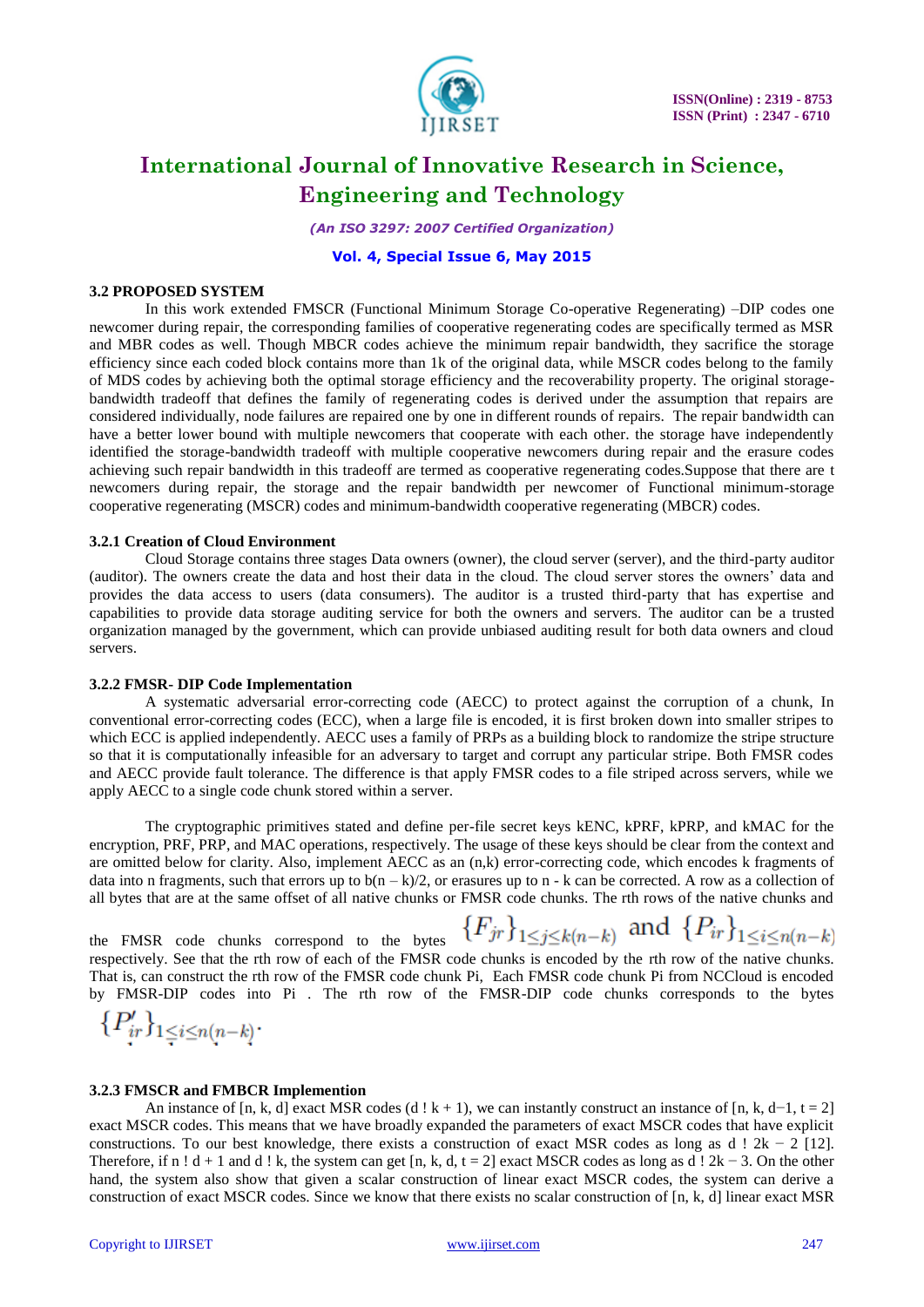

*(An ISO 3297: 2007 Certified Organization)*

### **Vol. 4, Special Issue 6, May 2015**

codes when  $d < 2k - 3$  and  $k > 3$  [17], it is impossible to have scalar construction of [n, k, d, t = 2] exact MSCR codes when  $d < 2k - 4$  and  $k > 3$ . To summarize, discuss the construction of [n, k, d, t = 2] exact MSCR codes for all possible values of [n, k]. The existence or the non-existence of linear scalar constructions of all possible values of d, except the only open case of  $d = 2k - 3$ , where  $k > 3$ . Because the FMSCR codes constructed in derived from MSR codes, we can directly inherit advantages of the corresponding instance of MSR codes. The most straightforward and important advantage inherited from MSR codes is that the derived instance of MSCR codes can be systematic, i.e., the original data are embedded into coded blocks. Systematic MSCR codes can help to significantly reduce the access latency and the exact repair makes the repaired data remain systematic after any rounds of repair procedures.

### **3.2.4 Dynamic Operation**

The basic file operations Upload, Download, and Repair of NC Cloud with the DIP feature. During upload, FMSR-DIP codes expand the code chunk size by a factor of n/k (due to the AECC). During download and repair, FMSR-DIP codes maintain the same transfer bandwidth requirements (with up to a small constant overhead) when the stored chunks are not corrupted. Also, we introduce an additional Check operation, which verifies the integrity of a small part of the stored chunks by downloading random rows from the servers and checking their consistencies.

#### **IV. CONCLUSION**

The FMSCR (Functional Minimum Storage Co-operative Regenerating) –DIP codes are used to provide minimum bandwidth and storage space when newcomer during repair, Though MBCR codes achieve the minimum repair bandwidth, they sacrifice the storage efficiency since each coded block contains more than 1k of the original data, while MSCR codes belong to the family of MDS codes by achieving both the optimal storage efficiency and the recoverability property.and MSR codes provide minimum storage in cloud computing.

#### **REFERENCES**

[1] AtenieseG, Burns.R, Curtmola.R, Herring.J, Khan.O, Kissner.L, Peterson.Z, and Song.D, "Remote Data Checking Using Provable Data Possession," ACM Trans. Information and System Security, vol. 14, article 12, May 2011.

[2] Bowers.K, Juels.A, and Oprea.A, "Proofs of Retrievability: Theory and Implementation," Proc. ACM Workshop Cloud Computing Security (CCSW '09), 2009.

[3] Bowers.K, Juels.A, and Oprea.A, "HAIL: A High-Availability and Integrity Layer for Cloud Storage," Proc. 16th ACM Conf. Computer and Comm. Security (CCS '09), 2009.

[4] Dimakis.A, Godfrey.P, Y. Wu, M. Wainwright, and K. Ramchandran, "Network Coding for Distributed Storage Systems," IEEE Trans. Information Theory, vol. 56, no. 9, 4539-4551, Sept. 2010.

[5] Krawczyk.H, "Cryptographic Extraction and Key Derivation: The HKDF Scheme," Proc. 30th Ann. Conf. Advances in Cryptology (CRYPTO '10), 2010.

[6] Shacham.H and Waters.B, "Compact Proofs of Retrievability," Proc. 14th Int'l Conf. Theory and Application of Cryptology and Information Secrity: Advances in Cryptology, J. Pieprzyk, ed., pp. 90-107, 2008.

[7] Schroeder.B, Damouras.S, and Gill.P, "Understanding Latent Sector Errors and How to Protect against Them," Proc. USENIX Conf. File and Storage Technologies (FAST '10), Feb. 2010.

[8] Vrable.M, Savage.S, and Voelker.G, "Cumulus: Filesystem Backup to the Cloud," Proc. USENIX Conf. File and Storage Technologies (FAST), 2009.

[9] Wildani.A, Schwarz T.J.E., Miller E.L., and Long D.D, "Protecting Against Rare Event Failures in Archival Systems," Proc. IEEE Int'l Symp. Modeling, Analysis and Simulation Computer and Telecomm. Systems (MASCOTS '09), 2009.

[10] E. Naone, "Are We Safeguarding Social Data?"http://www.technologyreview.com/blog/editors/22924/, Feb. 2009.

[11] J.S. Plank, "A Tutorial on Reed-Solomon Coding for Fault-Tolerance in RAID-Like Systems," Software - Practice & Experience,

vol. 27, no. 9, pp. 995-1012, Sept. 1997.

[12] M.O. Rabin, "Efficient Dispersal of Information for Security, LoadBalancing, and Fault Tolerance, " J. ACM, vol. 36, no . 2, pp. 335-348, Apr. 1989.

[13] I. Reed and G. Solomon, "Polynomial Codes over Certain Finite Fields," J. Soc. Industrial and Applied Math., vol. 8, no. 2, pp. 300-304, 1960. [14] B. Schroeder, S. Damouras, and P. Gill, "Understanding Latent Sector Errors and How to Protect against Them," Proc. USENIX Conf. File and Storage Technologies (FAST '10), Feb. 2010.

[15] B. Schroeder and G.A. Gibson, "Disk Failures in the Real World:What Does an MTTF of 1,000,000 Hours Mean to You?" Proc. Fifth USENIX Conf. File and Storage Technologies (FAST '07), Feb. 2007.

[16] T. Schwarz and E. Miller, "Store, Forget, and Check: Using Algebraic Signatures to Check Remotely Administered Storage,"Proc. IEEE 26th Int'l Conf. Distributed Computing Systems,

(ICDCS '06), 2006.